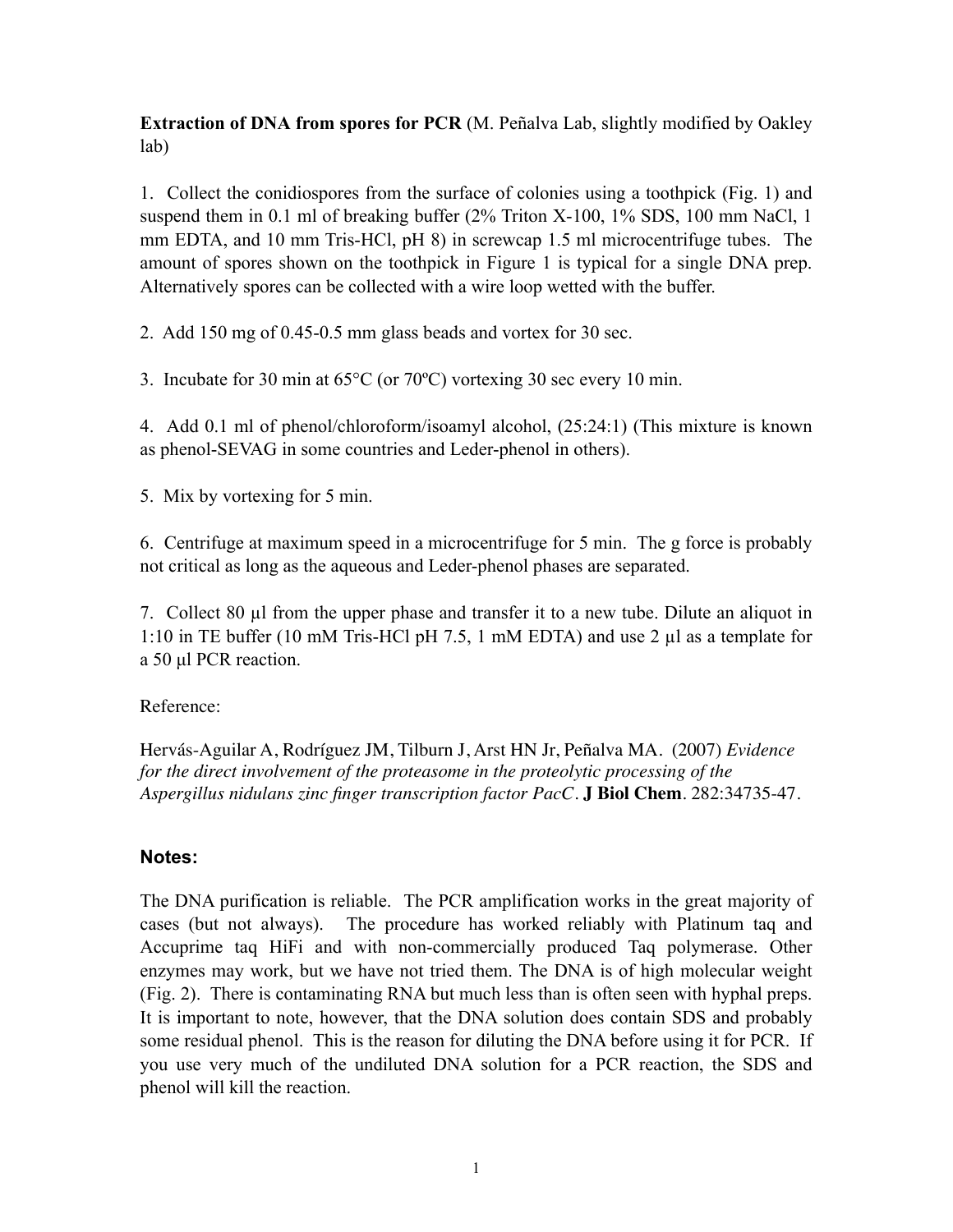Figure 1. The spores are at the tip of the toothpick (arrow).

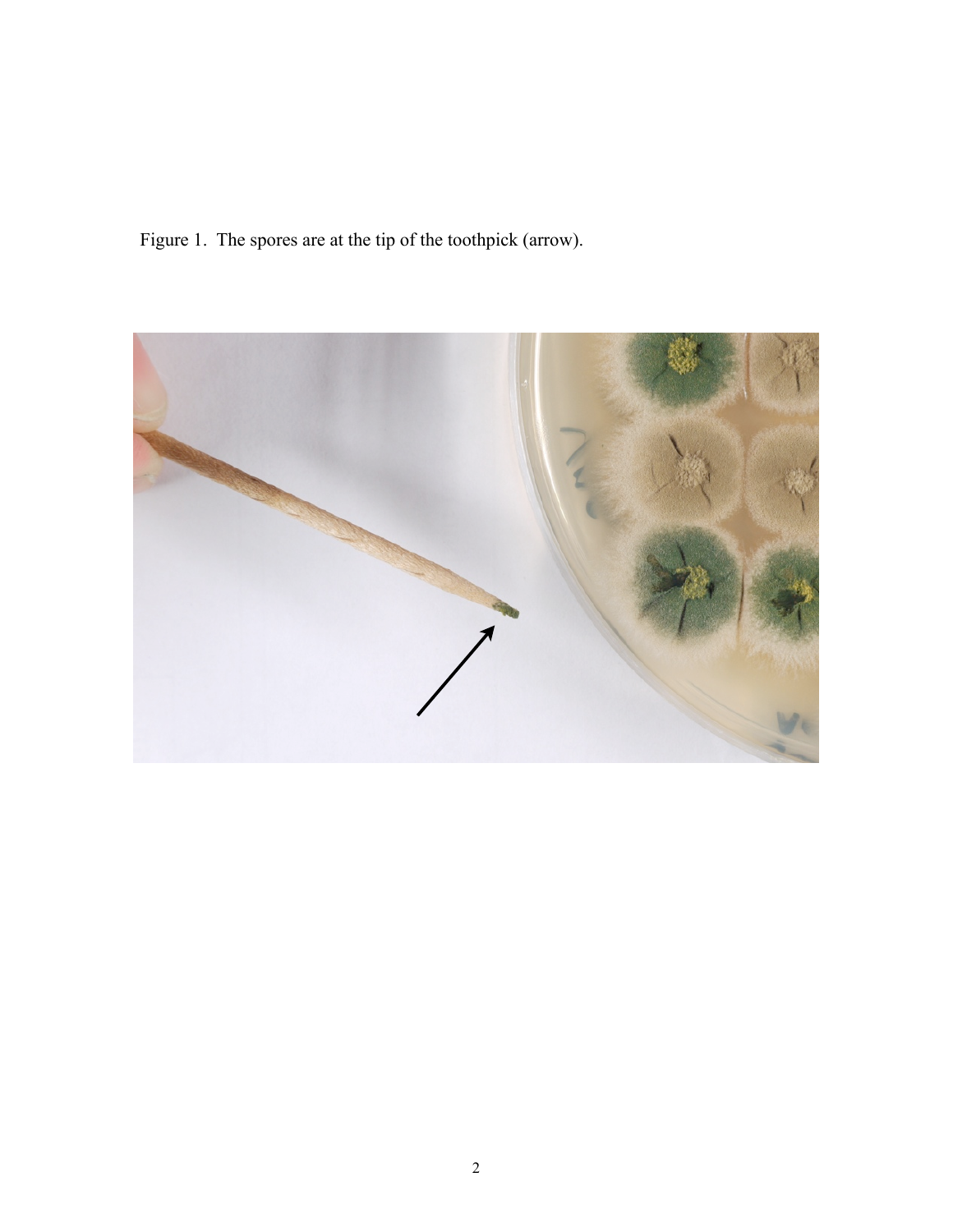

Figure 2. Lane A is 5 µl from a spore DNA extraction (from a total of 80 µl). The DNA (arrow) is of high molecular weight. The lower molecular weight material appears to be RNA with the two prominent bands being ribosomal RNAs. Lane B is bacteriophage  $\lambda$ digested with HinDIII.